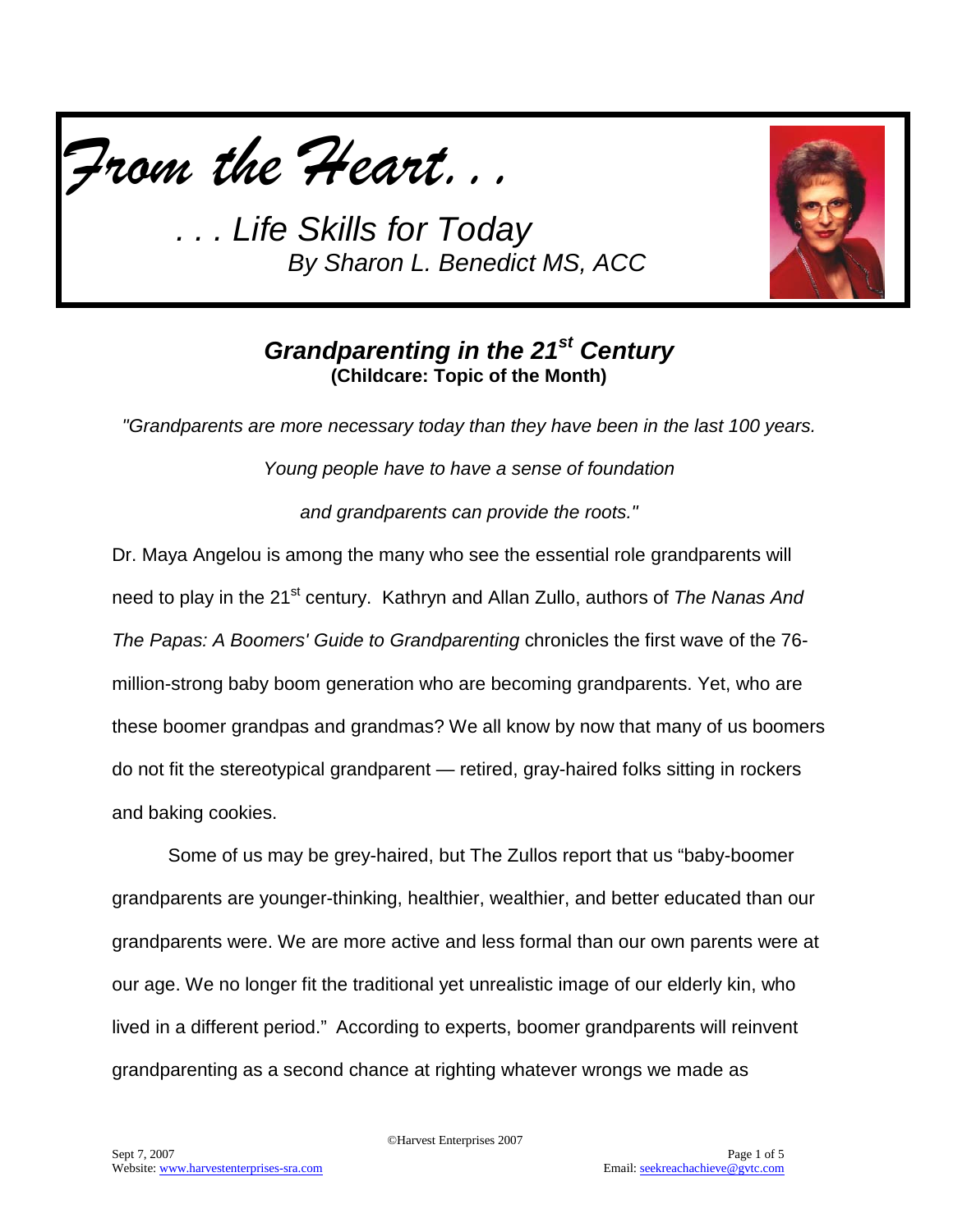parents—along with taking a proactive role in helping and advising our adult children. That is, if their children want it. For Gen X parents, that may not be the case. But for Millennials just becoming parents in their early twenties, they are showing evidence of seeking sage advice from boomer Mom and Dad. And they just might act on it. Gen X may be willing to listen but usually decides something independent of their elder's advice.

One of the biggest challenges facing boomer grandparents today is that, unlike previous generations, many are helping to raise their grandkids because of economic pressures and personal problems of their adult children. Other accompanying challenges include living far from the grandparents as well as coping with divorce. This makes it much more difficult for boomers to play a meaningful part in their grandchildren's lives.

Today blended families are also often times broken, distraught, and strapped. Their adult children may also be "drugged out, wiped out, or stressed out" showing up on their parents' doorsteps asking, or more like telling, the grandparents "Here they are, take care of my kids." Zullos also report that "there is another major challenge facing today's boomer grandparents: for the first time in history, a generation of grandparents will be caring for their parents. We boomers must find ways to handle our lives and careers and relationships while providing help for our elderly parents as well as for our adult children and grandchildren."

Does this sound familiar to you or are you one of the very lucky ones whose children and grandchildren are doing just fine? I hope the latter for you all. No matter which scenario fits, it is so important to be able to give your grandchildren the love and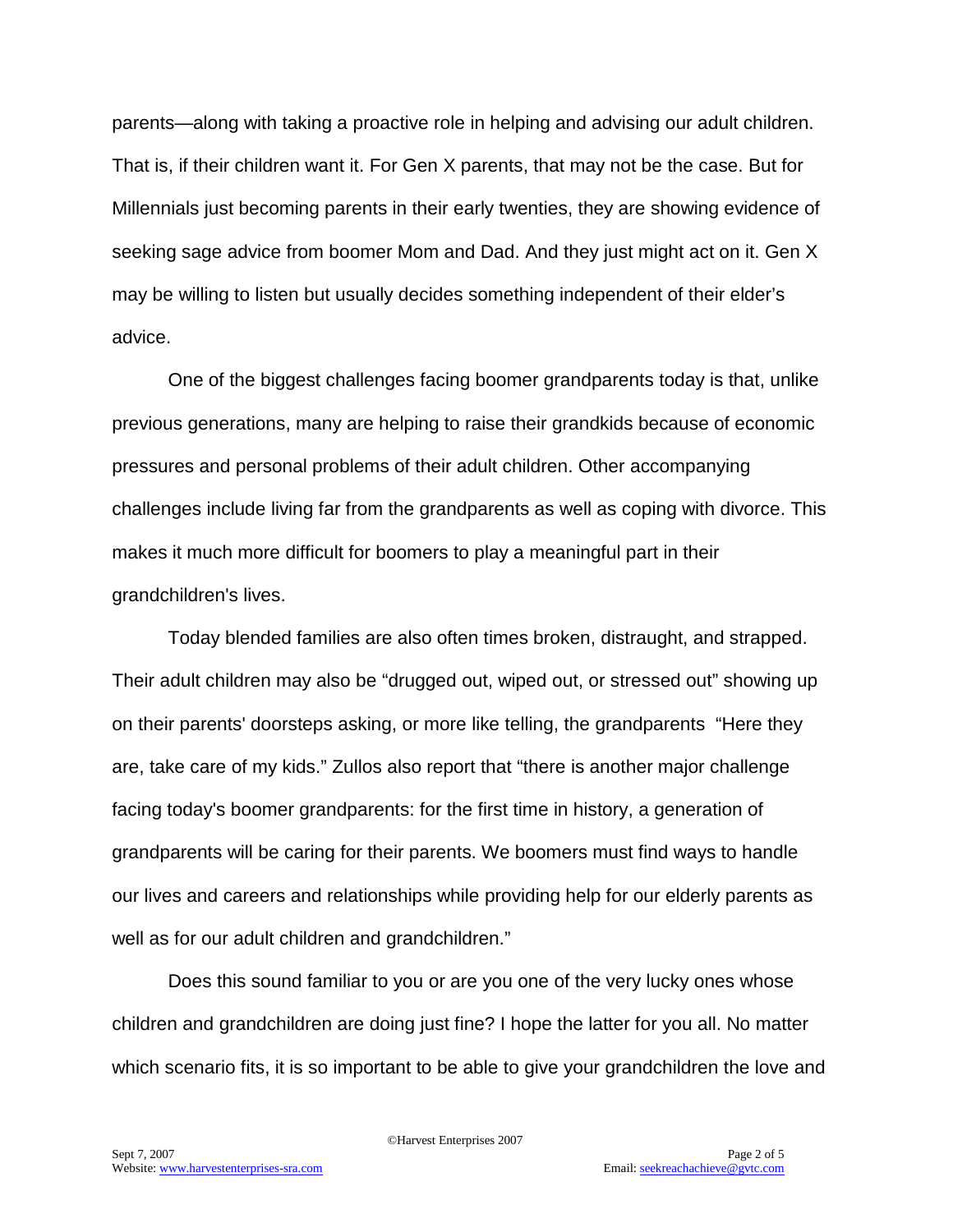time they need from you. Experts and other sage grandparents advise us to try to be more of a playmate, a friend, a teacher, and a family historian. Grandparents are not only vital to the well-being of the family but also to the well-being of the country.

We are encouraged whether we are a forties grandparent or a 75-year-old grandpa, ". . .some things never change—like the incredible joy and unconditional love grandparents and grandchildren share. The Zullos and the Grandparent Foundation offer these truths and tips for you expectant and veteran grandparents while traveling through a never to be forgotten adventure:

- Make sure you're on the same page as your adult children when it comes to parenting. Child-rearing has changed so much since we raised our kids. There are new rules about what to do and not to do. There's so much to learn — and unlearn. Don't put the baby on her tummy for a nap, Nana; put her on her back. Toss out the baby aspirin, Papa; use children's ibuprofen instead. No, Grammy, don't give the baby any juice; it's not good for her at this age. Expectant grandparents need to read what the parents-to-be are reading about childrearing. Also, the grandparents and parents should discuss with each other their expectations and roles to avoid conflict and promote understanding: Do you expect us to baby-sit every weekend? Do you need financial help? Can I offer suggestions and advice or should I wait until you ask me? It's vital that everyone communicates before the baby arrives.
- Be involved with your grandparenting programs. There are a number of national and international programs that need your involvement, such as "Grandparent Network," hospital programs for "Expectant" Grandparents," "Grandparent Days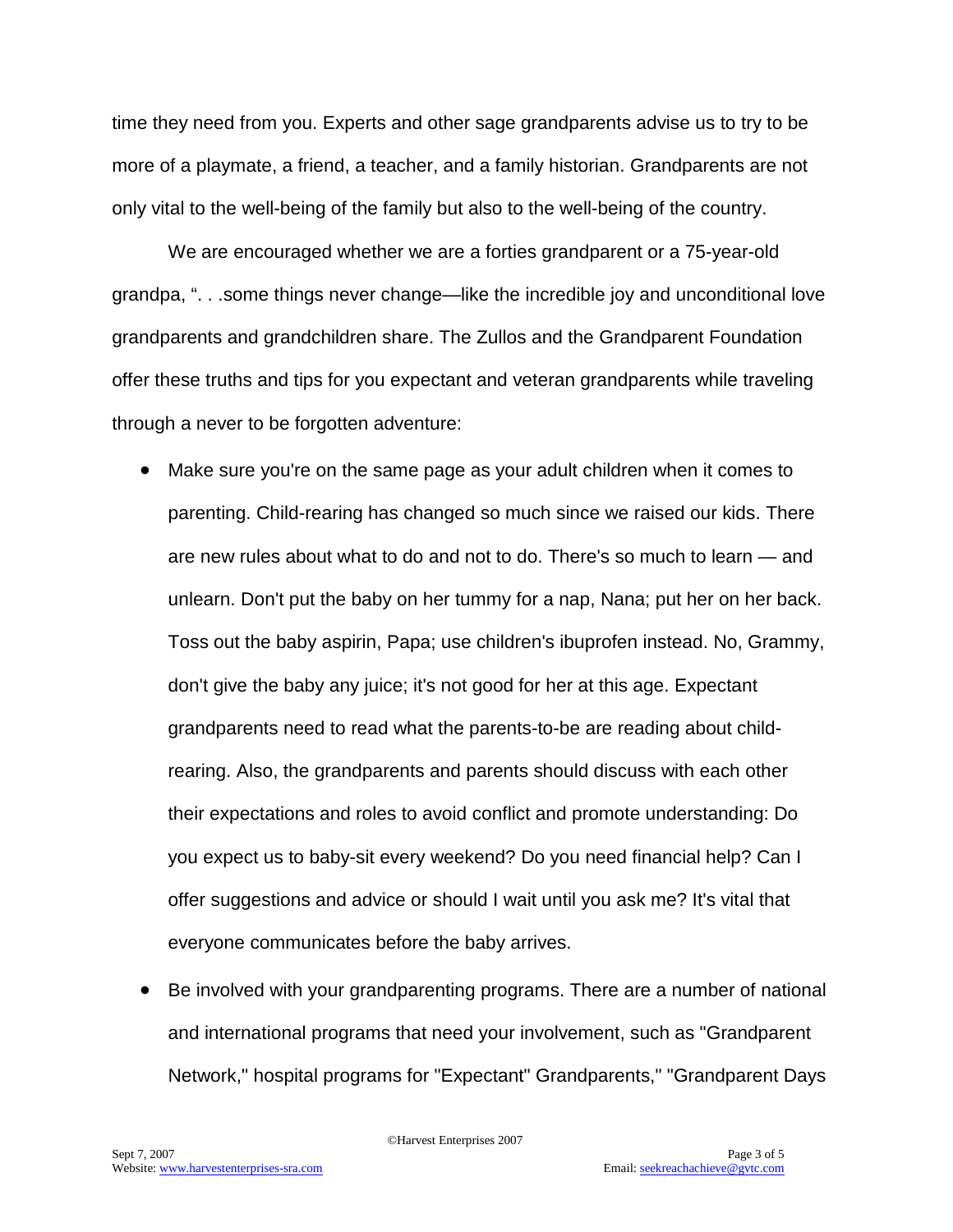in Schools," and the "Grandparent Connection Program" - involving volunteer grandparents with children in day-care centers, religious institutions, nursing homes, mentor programs, etc. Many of these programs have been nationally and internationally replicated. Even is you don't have grandchildren, you can still see yourself in a "grandparenting" role as an elder for your community in any number of these programs.

- Grandchildren learn things from their grandparents they learn nowhere else. Contact with a beloved elder enhances a child's emotional, physical and spiritual health.
- The grandparent-grandchild bond is a separate and unique human relationship, second only in emotional importance to the parent-child bond.
- Grandparents and grandchildren have a complex relationship that comprises the biological, psychological, intellectual, social and spiritual "dimensions" of human experience.
- The grandparent-grandchild relationship is an "illuminating" relationship that is a repository of the purest form of human love- unconditional love- nonjudgmental love, freely given simply because the person exists.
- The grandparent function is built on basic truths that may be expressed differently in different societies.
- The role of grandparents is a template for elders to live a meaningful and useful life. Some roles are: living ancestor, family historian, nurturer, mentor, spiritual guide, wizard, crony and role model for the child's future grandparenthood and perception of aging.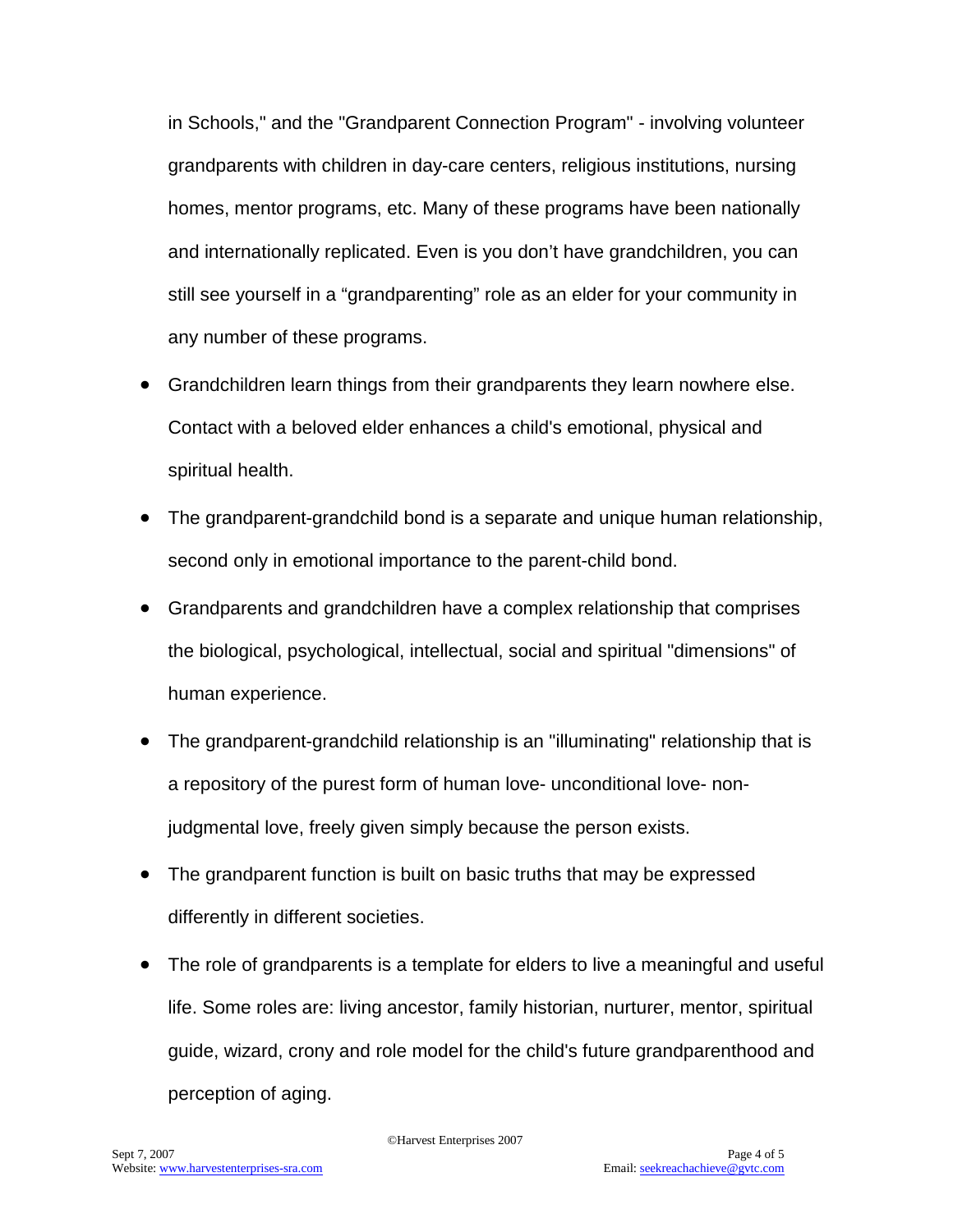- The grandparenting role shifts and changes during the life cycle and responds to differing needs of the growing child.
- Enacting the role of grandparents helps to maintain the mental and physical health, of aging individuals, as well as fostering a positive identity, and a sense of usefulness, empowerment and meaning to later life.
- Many of the functions of biological grandparents can be carried out by nonbiological grandparents.

Resources:

- AARP, [http://www.aarp.org/families/grandparents/family\\_relationships/a2004-01-16](http://www.aarp.org/families/grandparents/family_relationships/a2004-01-16-grandparentsrole.html) [grandparentsrole.html](http://www.aarp.org/families/grandparents/family_relationships/a2004-01-16-grandparentsrole.html)
- Book—*A Boomer's Guide to Grandparenting* by Allan Zullo (Author), Kathryn Zullo. 2004.
- Book—*Extreme Grandparenting* by Tim Kimmel and Darcy Kimmel. 2007.
- Book—*The Nanas And The Papas: A Boomers' Guide to Grandparenting* by Kathryn and Allan Zullo. 1999.
- The Grandparent Foundation,<http://www.grandparenting.org/>
- Video—*Grandparenting: Enriching Lives.* Civitas. 2002.
- Book—*The Grandparent Solution: How Parents Can Build a Family Team for Practical, Emotional, and Financial Success* by Arthur Kornhabe. 2004.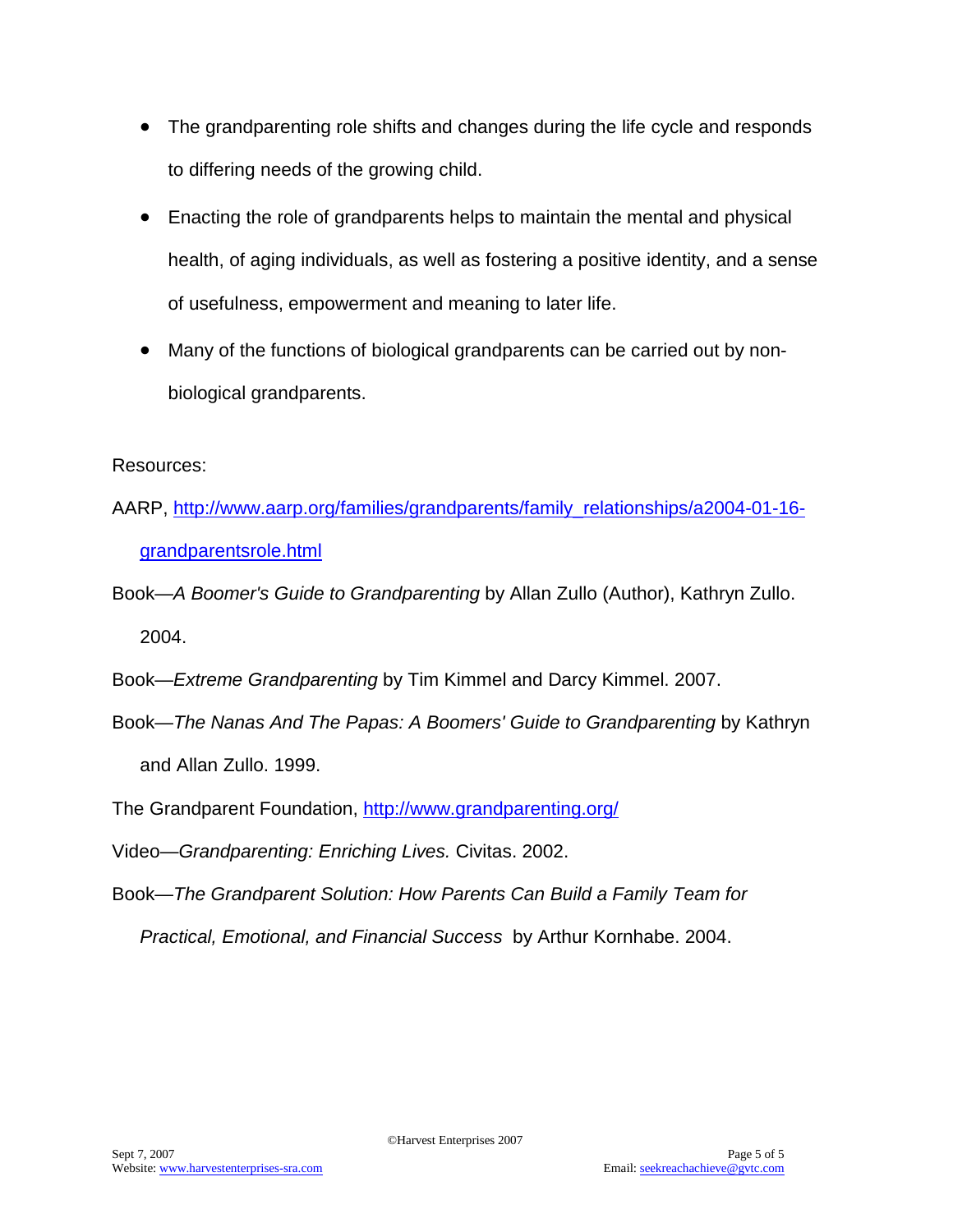



## *Life's Laughs For Kids, Parents, & Grandparents* **(Childcare: Topic of the Month)**

This week I planned to cover tips on long distance grandparenting but couldn't

pass up the following offered by The Foundation for Grandparenting,

[www.grandparenting.org.](http://www.grandparenting.org/) So, enjoy a chuckle or two with those born between 1930

and 1979!

### *TO ALL THE KIDS WHO SURVIVED the 1930's 40's, 50's, 60's and 70's !!*

- *First, we survived being born to mothers who smoked and/or drank while they were pregnant.*
- *They took aspirin, ate blue cheese dressing, tuna from a can, and didn't get tested for diabetes.*
- *Then after that trauma, we were put to sleep on our tummies in baby cribs covered with bright colored lead-based paints.*
- *We had no childproof lids on medicine bottles, doors or cabinets and when we rode our bikes, we had no helmets, not to mention, the risks we took hitchhiking.*
- *As infants & children, we would ride in cars with no car seats, booster seats, seat belts or air bags. Riding in the back of a pick up on a warm day was always a special treat.*
- *We drank water from the garden hose and NOT from a bottle. We shared one soft drink with four friends, from one bottle and NO ONE actually died from this.*
- *We ate cupcakes, white bread and real butter and drank koolade made with sugar, but we weren't overweight because . . .*

### *WE WERE ALWAYS OUTSIDE PLAYING!*

©Harvest Enterprises 2007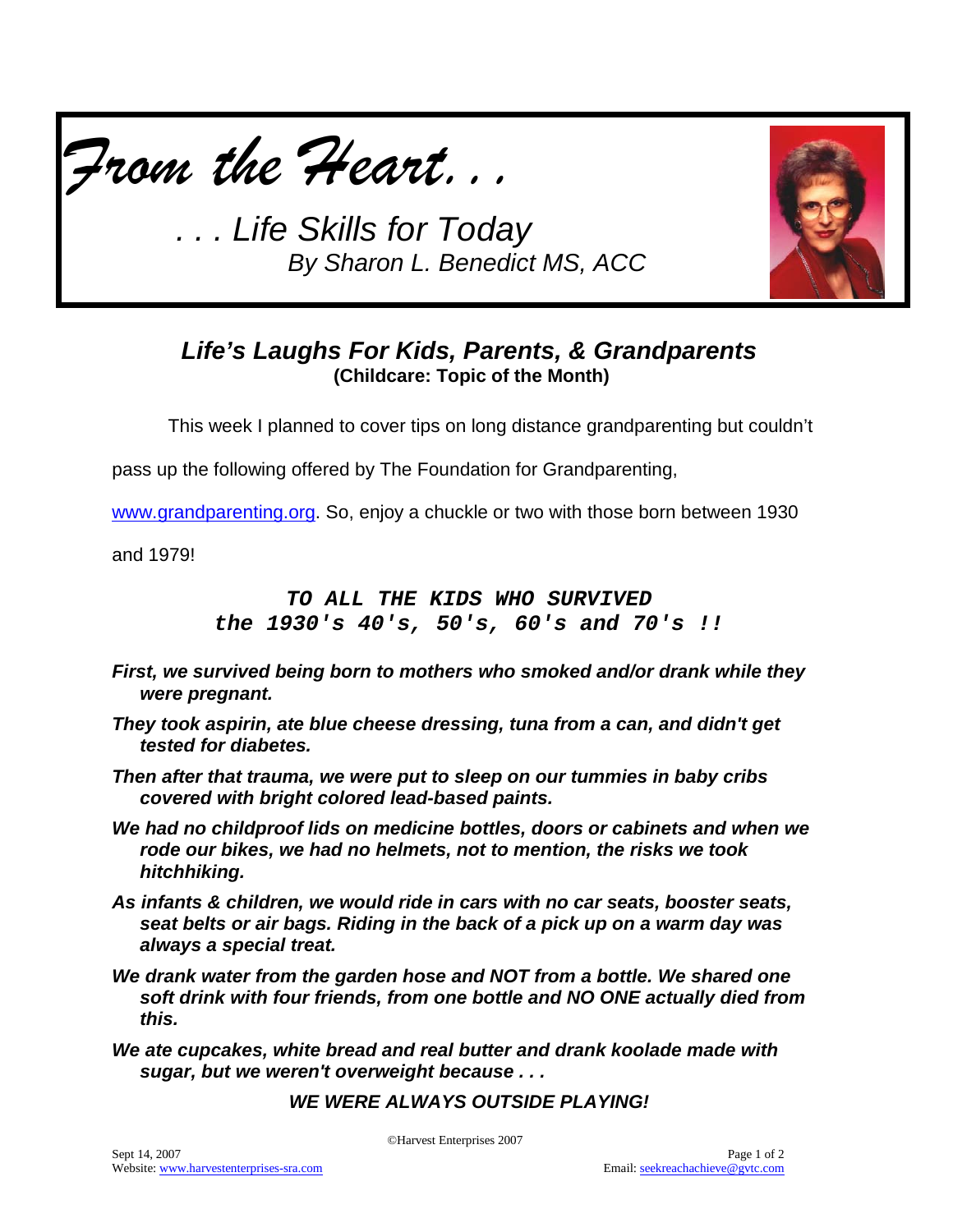- *We would leave home in the morning and play all day, as long as we were back when the streetlights came on.*
- *No one was able to reach us all day.*
- *And we were O.K.*
- *We would spend hours building our go-carts out of scraps and then ride down the hill, only to find out we forgot the brakes. After running into the bushes a few times, we learned to solve the problem.*
- *We did not have Playstations, Nintendo's, X-boxes, no video games at all, no 150 channels on cable, no video movies or DVD's, no surround-sound, CD's or Ipods, no cell phones!, no personal computers , no Internet or chat rooms….*

*WE HAD FRIENDS and we went outside and found them!*

- *We fell out of trees, got cut, broke bones and teeth and there were no lawsuits from these accidents.*
- *We ate worms and mud pies made from dirt, and the worms did not live in us forever.*
- *We were given BB guns for our 10th birthdays, made up games with sticks and tennis balls and, although we were told it would happen, we did not put out very many eyes.*
- *We rode bikes or walked to a friend's house and knocked on the door or rang the bell, or just walked in and talked to them!*
- *Little League had tryouts and not everyone made the team. Those who didn't had to learn to deal with disappointment. Imagine that!!*

*The idea of a parent bailing us out if we broke the law was unheard of.*

#### *THEY ACTUALLY SIDED WITH THE LAW!*

*These generations have produced some of the best risk-takers, problem solvers and inventors ever!*

*The past 50 years have been an explosion of innovation and new ideas.*

*We had freedom, failure, success and responsibility, and we learned*

#### *HOW TO DEAL WITH IT ALL!*

*If YOU are one of them . . CONGRATULATIONS!*

*You might want to share this with others who have had the luck to grow up as*

*kids, before the lawyers and the government regulated so much of our lives*

for our own good. And while you are at it, forward it to your kids so they will *know how brave (and lucky) their parents were.*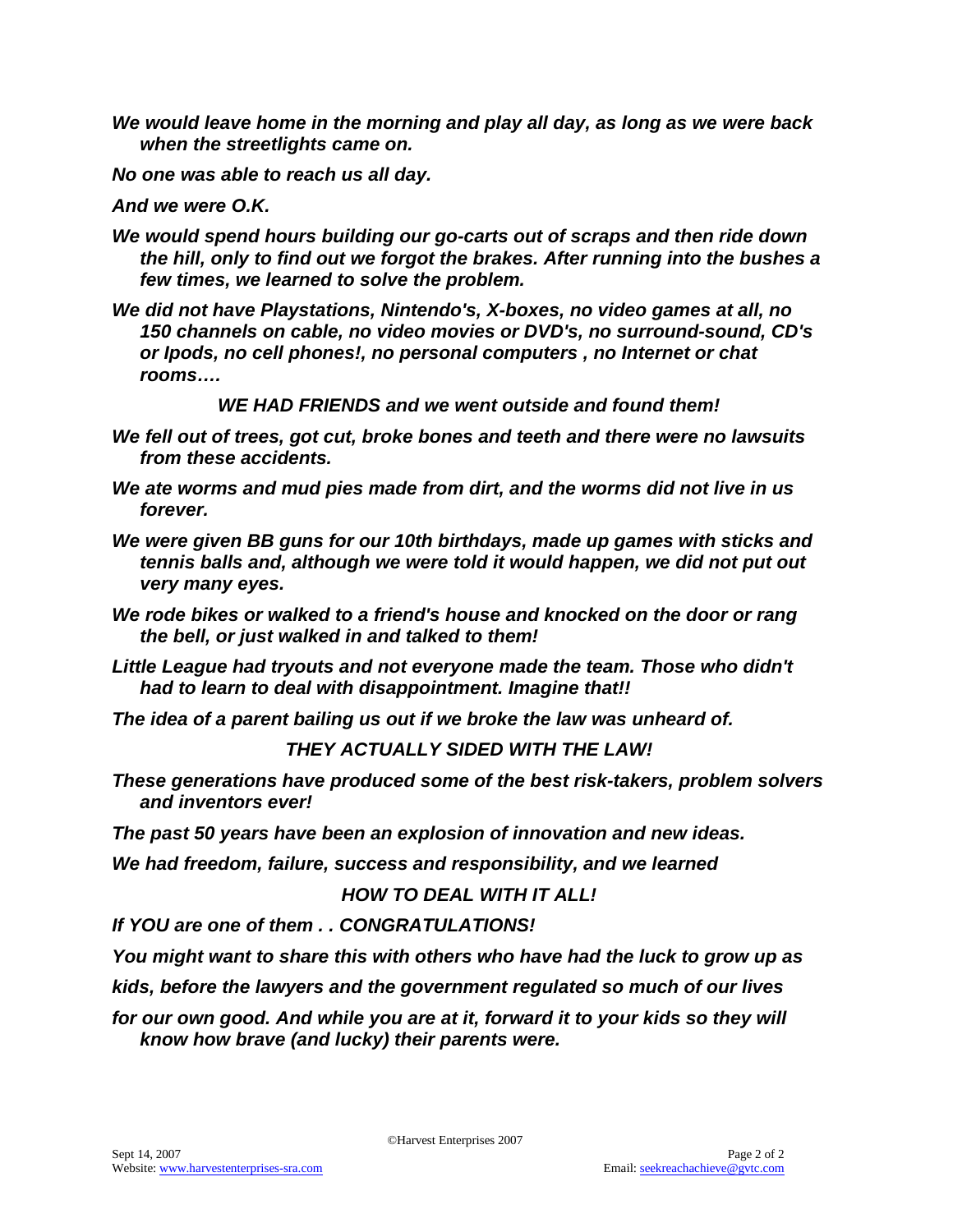



## *Long Distance Grandparenting in the 21st Century* **(Childcare: Topic of the Month)**

*"A 6 year old was asked where his grandma lived. ''oh,'' he said, ''she lives at the airport, and when we want her we just go get her. then when we're done having her visit, we take her back to the airport."*

It is something we can't deny. Most of our children and grandchildren live all over the nation. If you are one who has your family down the street, treasure every moment. It is very unusual in the 21<sup>st</sup> century. Although there are not too many stats out there to measure this, all we have to do is look around us to know it is true—at work and in our neighborhood.

Living long distances from our grandbabies make day-to-day grandparenting

almost impossible. The *Foundation for Grandparenting* [\(www.grandparenting.org\)](http://www.grandparenting.org/)

poses these questions:

How many of your friends, colleagues or neighbors live in families with three

generations present?

How many grandparents in your locale live near their children and grandchildren?

How many parents have their own parents nearby?

Why do we move so much? There are a variety of reasons—based on need, job, health, personal choice, retirement, a new life adventure. Whatever the reasons, it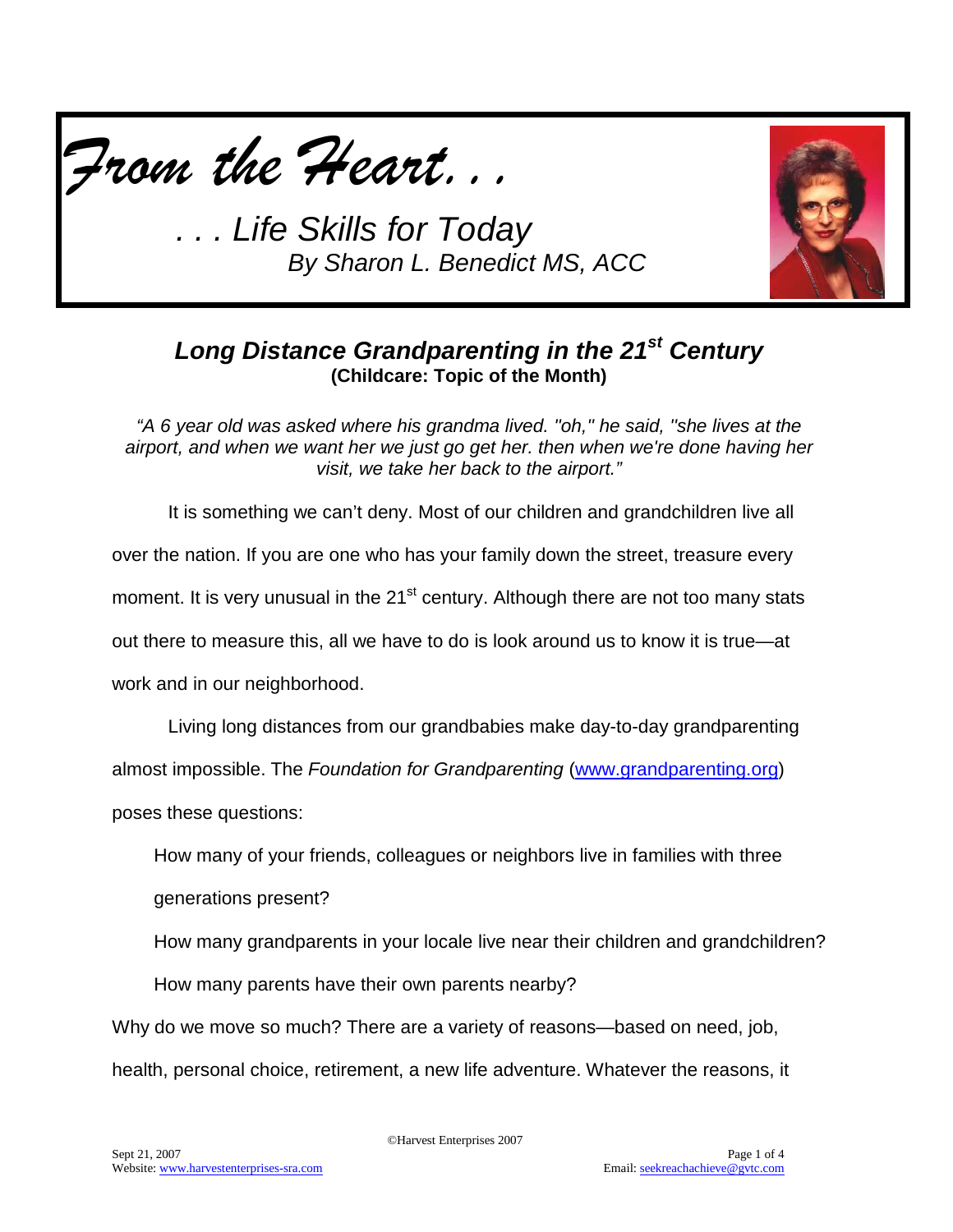definitely makes it hard to sustain close relationships and foster a grandparentgrandchild relationship.

The Foundation gets thousands of calls asking for help in long distance grandparenting. "Many long-distance grandparents want to know if the axiom 'out of sight, out of mind' holds true. They ask, 'does living a long-distance away from a grandchild inevitably relegate me to play only a token role in my grandchild's life?' A grandfather wanted answers, 'When such situations are unavoidable is there is anything I can do to countermand the results of not having frequent contact with my grandchildren? Do we have to be strangers? How do I minimize the negative effects of distance? I don't want to become obsolete as a grandfather.' This is a serious issue with no easy answers."

There are a number of negative effects from living far from each other. Yet, we need to first understand the emotional and spiritual "Vital Connection" between grandparents and grandchildren. First, "time alone in a one-to-one situation. Undivided attention between grandparents and grandchildren is difficult to achieve when grandparents and grandchildren live a long distance from one another." Then, there is the loss of day to day contact. We all know we need to be part of their daily lives in order for the bond to grow, especially in the early years.

The Foundation does offer us some comforting perspective. First, time typically moves more slowly for young children and the time you spend alone with your grandchild is savored by the child, and is remembered for a very long time. Second, you have the great advantage in the  $21<sup>st</sup>$  century of technology via the internet, email, phone calls, faxes, text messaging, picture forwarding, videoconferencing in real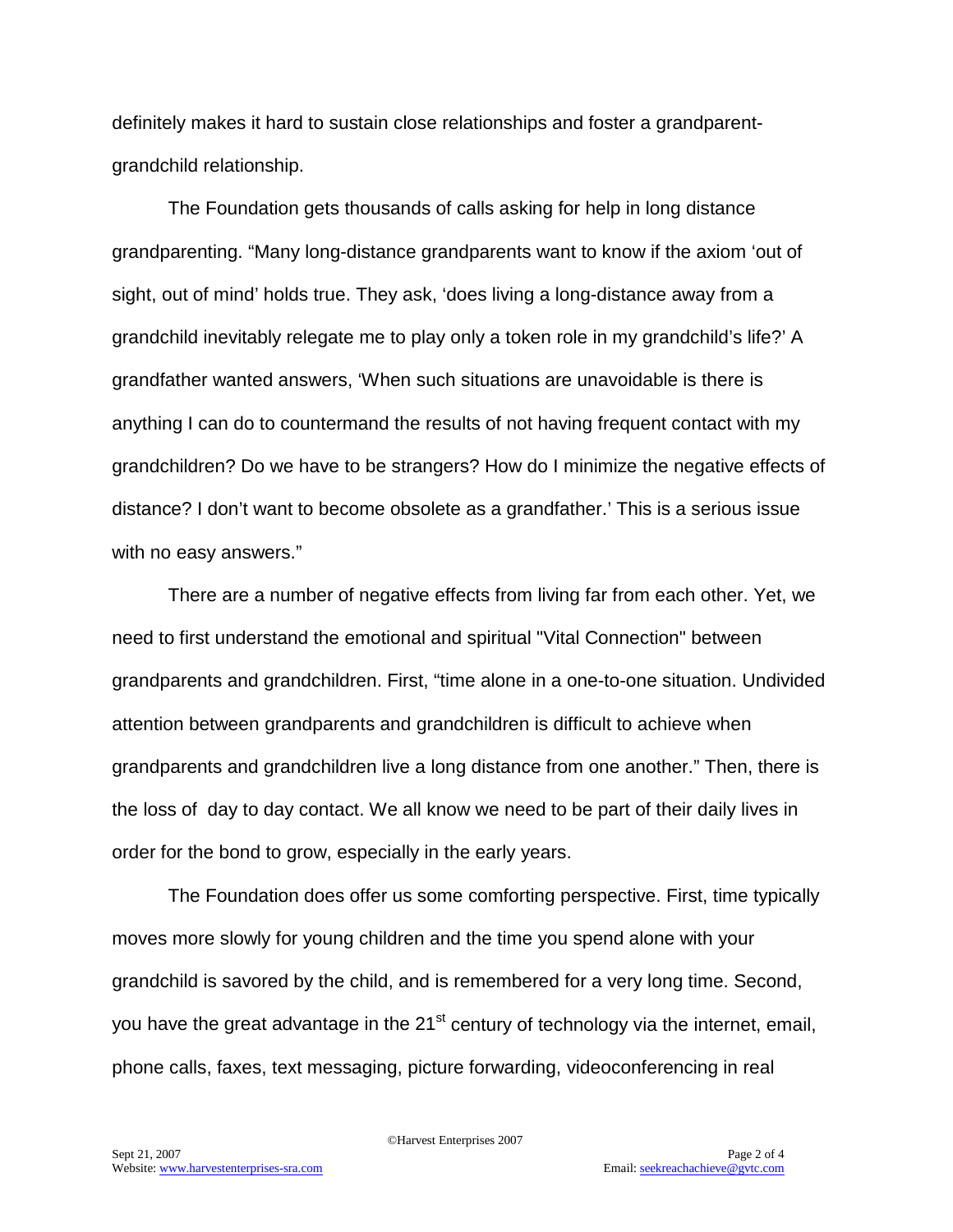time/face-to-face, shared computer games, your own family home page! Then there is video and audio taping. You can send loving and fun notes back and forth that keeps your contact filled with love, adoring interest that is lively and relevant. And, of course, document special events in their lives. Be there when your grandchild is born and at important events like graduations, confirmations, recitals, holidays—whatever events your family highly values. All these tech options will definitely foster emotional relations over distance. Although we all know being physically together is the preferred, technology can boost ongoing communication and make all the difference.

Here are some of the Foundation's additional long distance tips for us grandparents to ease the emotions and sadness that periodically show up:

- Primary principle = maintain continuity and communication
- Convene a family conference with children and grandchildren.
- Identify the issues and discuss the pitfalls and problems of being geographically apart.
- Pledge to minimize the damage to the fabric of the family by keeping in constant communication and being physically together as much as possible. The kids will love to hear this.
- Devise a step-by-step action plan to be together as much as possible. Kids will love this too.
- Pledge family financial resources to support the plan. Allocate resources to specific activities. (Ex. Pay Grandma's airfare to visit while Mom and Dad go on vacation. Grandparents save all year and pay for themselves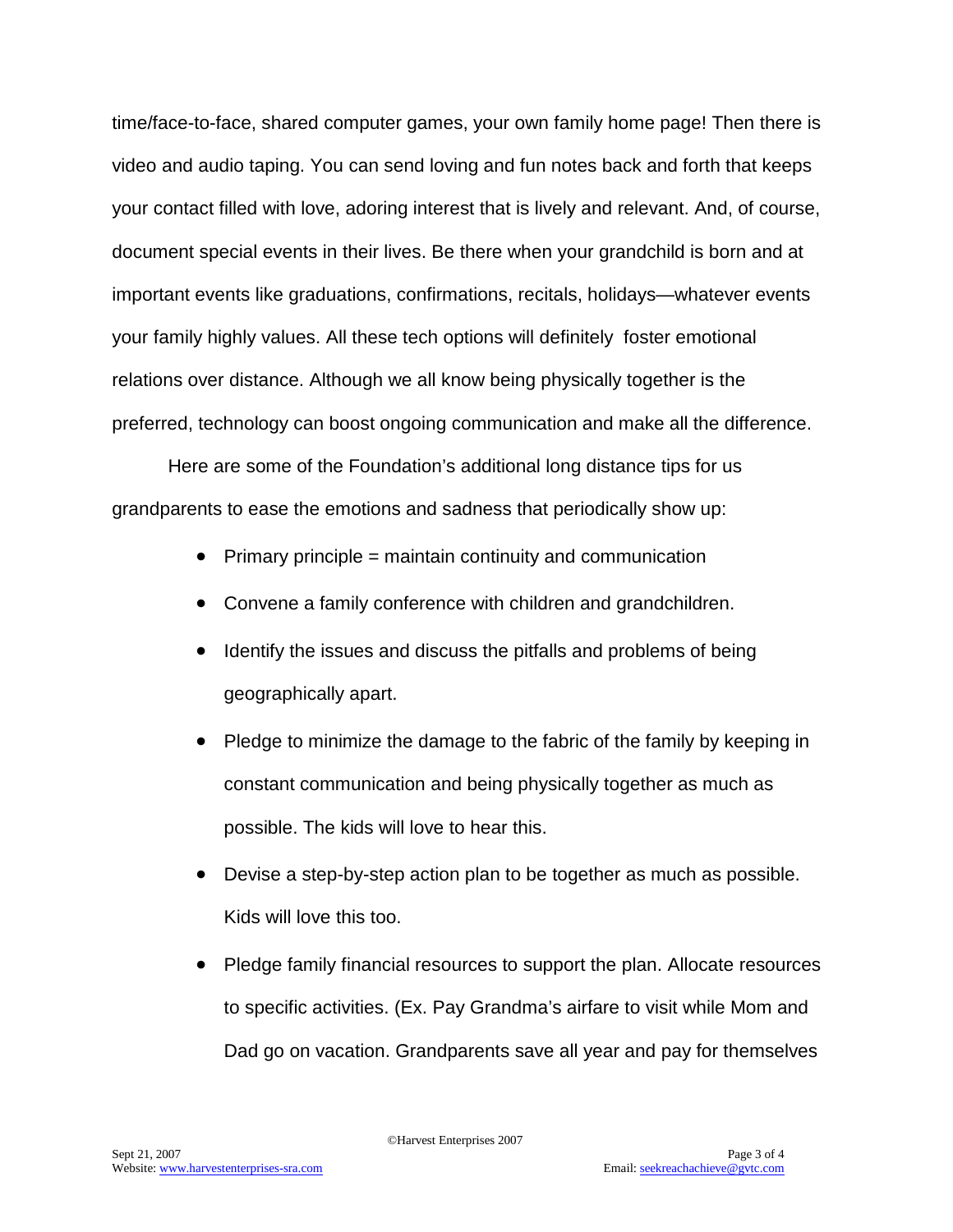and their grandchildren to attend our Grandparent-Grandchild Summer Camp.)

• Allow for as much grandparent-grandchild "alone" time as possible and coordinate this with visits, parent vacations, etc. Plan "alone" outings when together.

Start being creative in all kinds of ways to keep the connection growing. Use spontaneous contact whenever possible on a weekly basis if at all possible. For you older grandmas and grandpas, don't let the word, **technology, technology, technology**, throw you off. Take classes to learn how to get with the 21<sup>st</sup> century where your grandkids are already savvy. You will never regret it, and your grandchildren will know how important their lives are to you.

Just think about it! That precious grandchild will grow up so fast. They will soon be old enough to travel to see you, even to spend the summer! And they will want to! You never can tell, they just may say, "When I get older I am going to go to college in the city where Grandma lives so I can see her all the time." That's my dream.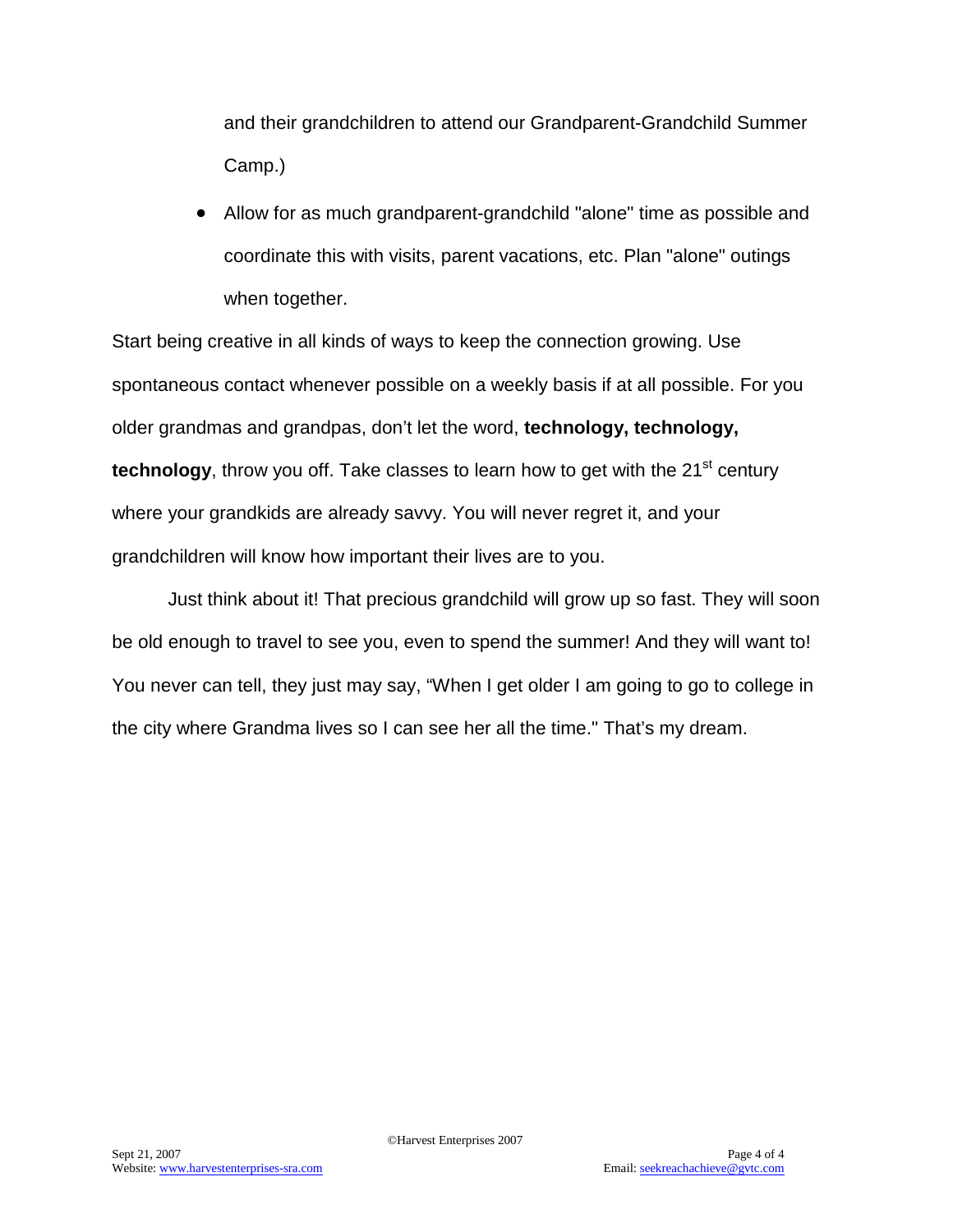



## *What is a Grandparent Anyway?—straight from a child's heart* **(Childcare: Topic of the Month)**

Did you know what children call their "overly critical" grandmother? Hint: what

starts with "Gr" and ends with "ator?" Close your eyes and try to guess. Don't cheat!!

Ok, here it is:

## *"The Gramminator"*

How does your grandchild describe you? Here are some sweet and sassy definitions

from a class of eight year olds [\(www.grandparenting.org\)](http://www.grandparenting.org/):

### *WHAT IS A GRANDPARENT?*

*Grandparents are a lady and a man who have no little children of her own. They like other people's.*

*A grandfather is a man grandmother.*

- *Grandparents don't have to do anything except be there when we come to see them. They are so old they shouldn't play hard or run. It is good if they drive us to the store and have lots of quarters for us.*
- *When they take us for walks, they slow down past things like pretty leaves and caterpillars.*
- *They show us and talk to us about the color of the flowers and also why we shouldn't step on "cracks."*

*They don't say, "Hurry up."*

*Usually grandmothers are fat, but not too fat to tie your shoes.*

*They wear glasses and funny underwear.* 

*They can take their teeth and gums out.*

©Harvest Enterprises 2007